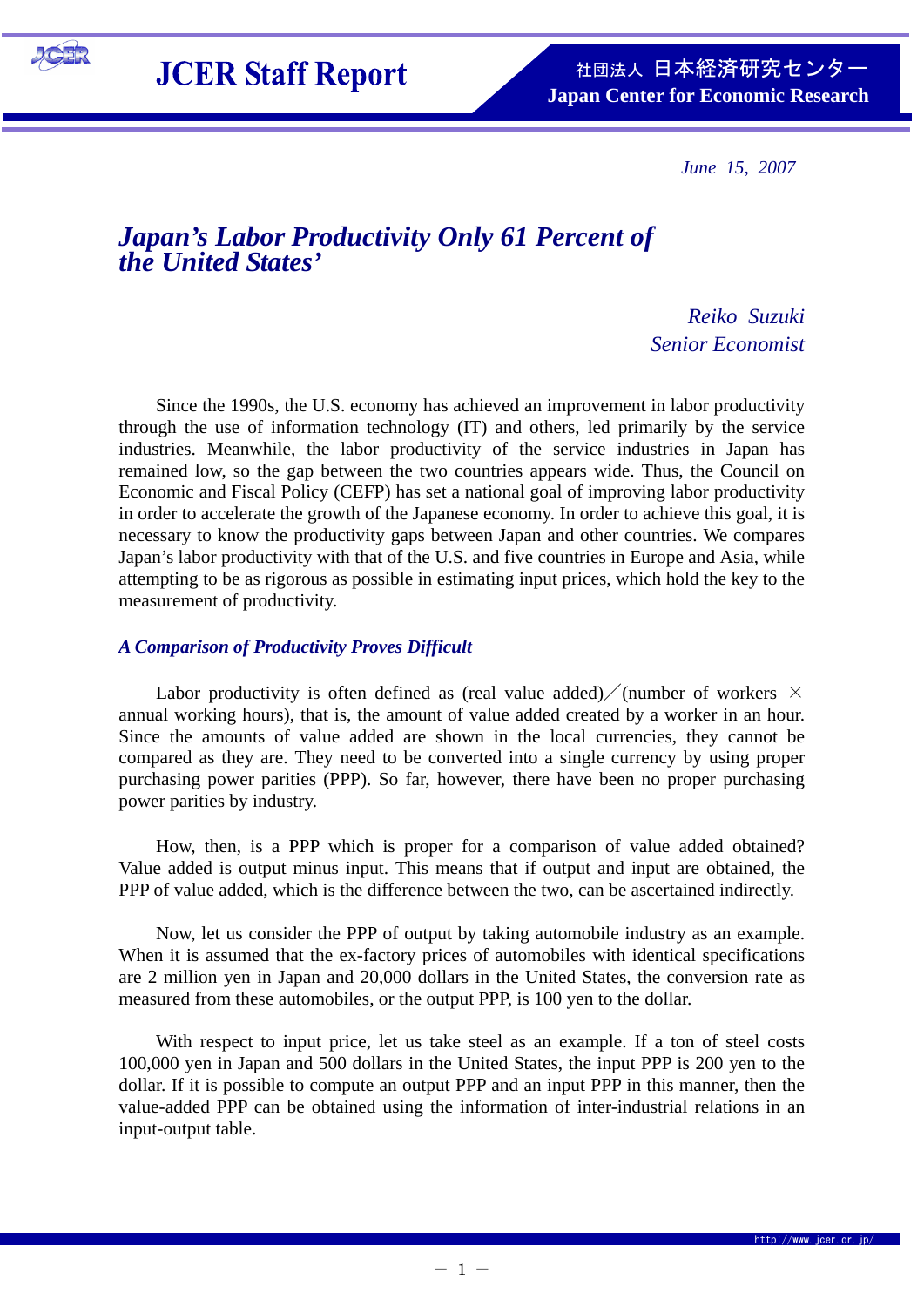Out of the PPPs used so far, the ones released by the Organization for Economic Cooperation and Development (OECD) are well known. However, they are obtained from price studies, which cover only final demand goods. Consequently, they involve the following problems (1) The prices include distribution margins, (2) intermediate goods are not covered, and (3) imported products are included. Therefore, it is hard to say that they accurately reflect the price of value added by domestic producers.

A comparison of productivity requires producer prices, such as the above-mentioned shipment prices of automobiles. This type of purchasing power parity, namely the output PPP, is based on an approach from production. However, a study of this kind has never been made.

The European Union (EU), having recognized that its major priority is to improve the labor productivity of its member-nations, has begun to explore growth strategy for its service industries. After making productivity studies one of its main research fields, the EU conducted a rigorous study on output PPPs and released its results in March 2007. By using these new PPPs, we have conducted a comparison and analysis of labor productivity in the seven countries of Japan, the United States, the Republic of Korea (South Korea), China, the United Kingdom, Germany and France.

### *Japan is Far Behind the United States and Europe*

Figure 1 shows a comparison of labor productivity in the seven countries, obtained from value added PPPs. The average value added labor productivity (per man-hour) for all industries in Japan (2002) was 21.9 dollars, or only 61 percent of the United States' figure, which stood at 36.0 dollars. With respect to European countries (2003), the figures were 37.8 dollars for France, 37.0 dollars for Germany and 30.0 dollars for the United Kingdom, all of which rivaled that of the United States. The Japanese figure was conspicuously low. With respect to Asia (other than Japan), the figure was 15.1 dollars for the Republic of Korea, which was equivalent to 41 percent of the figure for the United States and 67 percent of that for Japan. The figure for China (2000) was 1.8 dollars, which was only 5 percent of that for the United States.